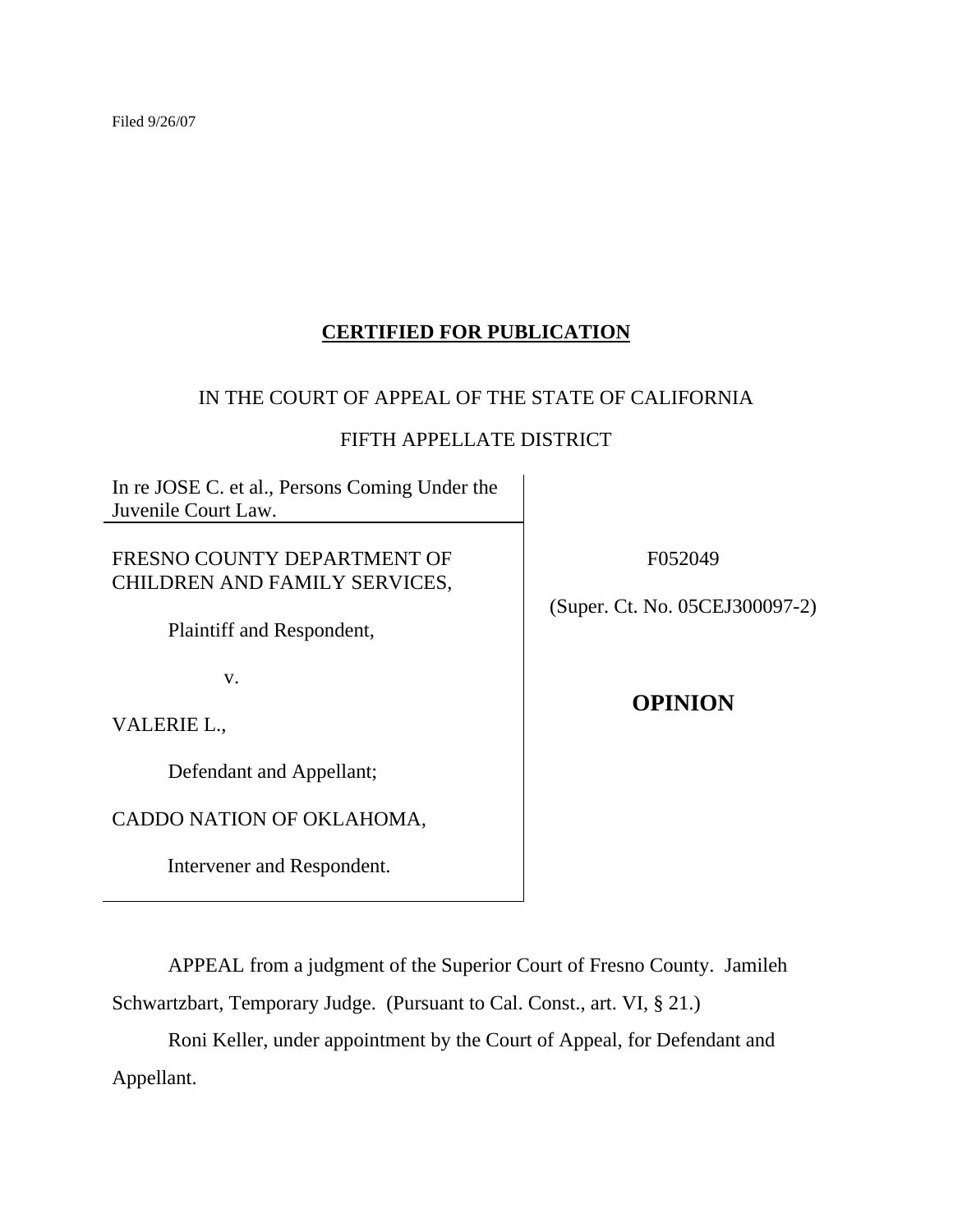Dennis A. Marshall, County Counsel, and William G. Smith, Deputy County Counsel, for Plaintiff and Respondent.

No appearance for Intervener and Respondent.

### -oo0oo-

 After a Welfare and Institutions Code section 300 petition was filed, Jose and Anthony were found to be minors coming under the jurisdiction of the juvenile court.**<sup>1</sup>** The minors' maternal great-grandfather is a full-blooded member of the Caddo Nation Of Oklahoma (Caddo Nation). Although minors and their mother are eligible for enrollment as members of the Caddo Nation, they have not enrolled as members. Valerie L. (mother) appeals from the juvenile court order terminating her parental rights, arguing that the juvenile court erred when it found the Indian Child Welfare Act (ICWA) (25 U.S.C. § 1901 et seq.) did not apply in this case, erred in not requiring the minors to be enrolled in the tribe, and erred in not requiring continuing ICWA notice to the tribe throughout the proceedings. We affirm.

#### **Facts and Proceedings**

 Because mother raises only issues related to ICWA, we briefly discuss the facts leading to the petition and termination of parental rights; we focus our attention on the facts surrounding the ICWA claims.

 Valerie L. is the mother of Jose (born in 2000) and Anthony (born in 2004). Their father, Jose C., is not a party to this appeal. The children were detained after a section 300 petition alleging a failure to protect was found true. Both mother and father had substance abuse problems, the children were exposed to domestic violence in the home, the house was unclean, and the children were exposed to a chaotic lifestyle.

 $\overline{a}$ 

**<sup>1</sup>** All future code references are to the Welfare and Institutions Code unless otherwise noted.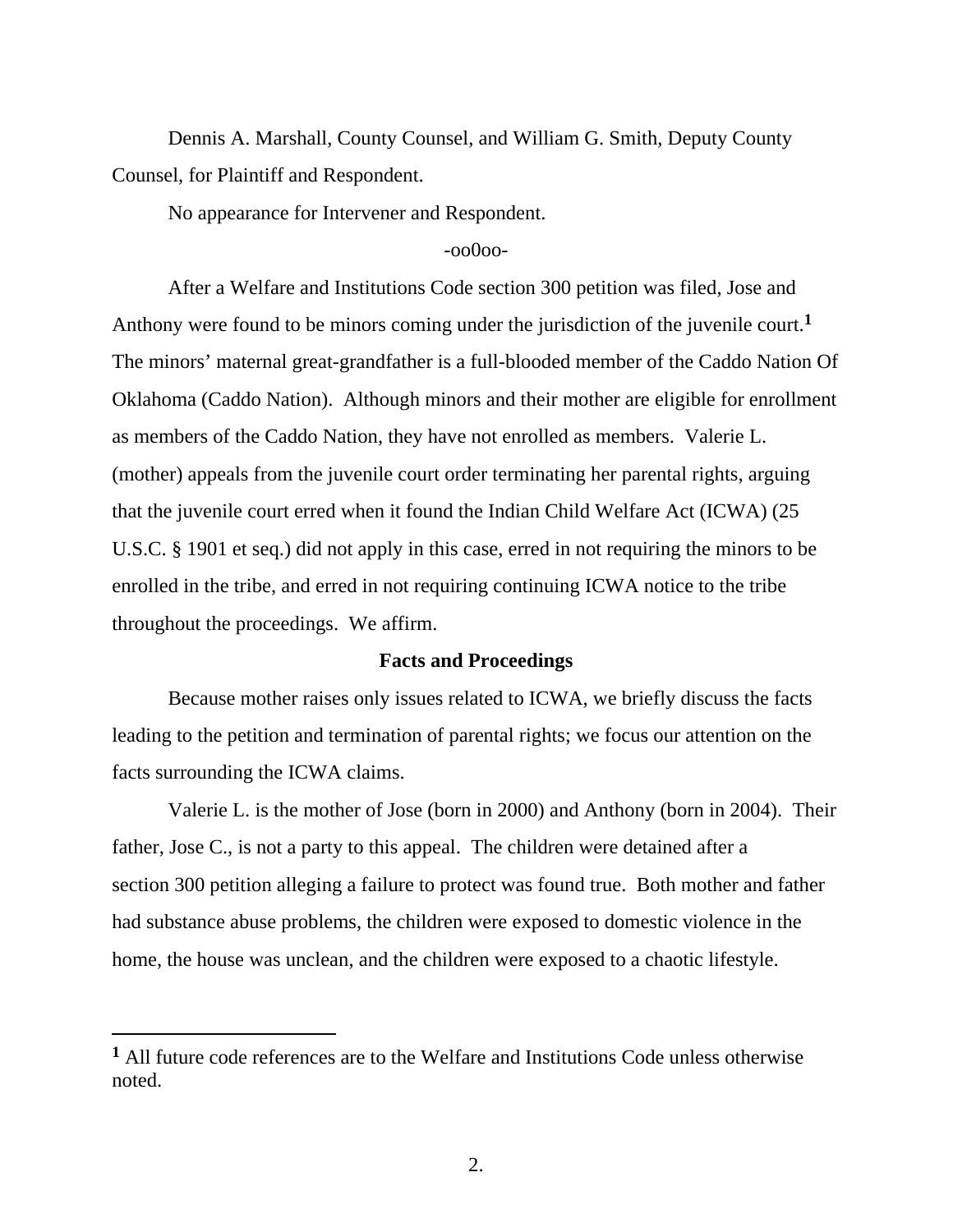Mother informed the Fresno County Department of Children and Family Services (Department) that she has Indian ancestry in the "Caddo Delaware out of Oklahoma." Notice was given to the tribe and the Bureau of Indian Affairs.

 The Caddo Nation sent a letter to the Department in October of 2005. The letter stated that Jose and Anthony are eligible for enrollment. Their mother, Valerie, and her parents are not enrolled with the Caddo Nation. The minors' great-grandfather was the last known family member to be enrolled in the Caddo Nation. The letter noted it is possible that mother and/or her parents are enrolled with the Delaware Nation of Western Oklahoma (Delaware Nation). The Caddo Nation suggested that if the children were not enrolled with the Delaware Nation, then the Caddo Nation would file a motion to intervene. The degree of Caddo blood for the minors is one-eighth, their greatgrandfather's degree of Caddo blood was four-fourths.

 The Delaware Nation was given notice. The Delaware Nation responded that the children were not enrolled members, nor were they eligible to enroll in the Delaware Nation. The Delaware Nation stated that the history of the parents was unknown to it.

 The Bureau of Indian Affairs sent a letter stating that Valerie, Jose, and Anthony are not enrolled with the "Caddo Tribe of Oklahoma" or the "Delaware Nation of Oklahoma."

 A disposition hearing was held on November 16, 2005. At the hearing the Department asked the court to find that the ICWA did not apply because neither the minors nor their mother was an enrolled member in a tribe. The social worker told the court that he had spoken to representatives from the Caddo Nation, and the representatives told him that if mother establishes enrollment or if the minors are enrolled then they intend to intervene, but they have chosen not to intervene at this point in time.

 Counsel for mother remarked that mother represented she had given her enrollment number to the social worker, but in any case she would be submitting the matter with the assurance that the Caddo Nation can still intervene if mother gets her

3.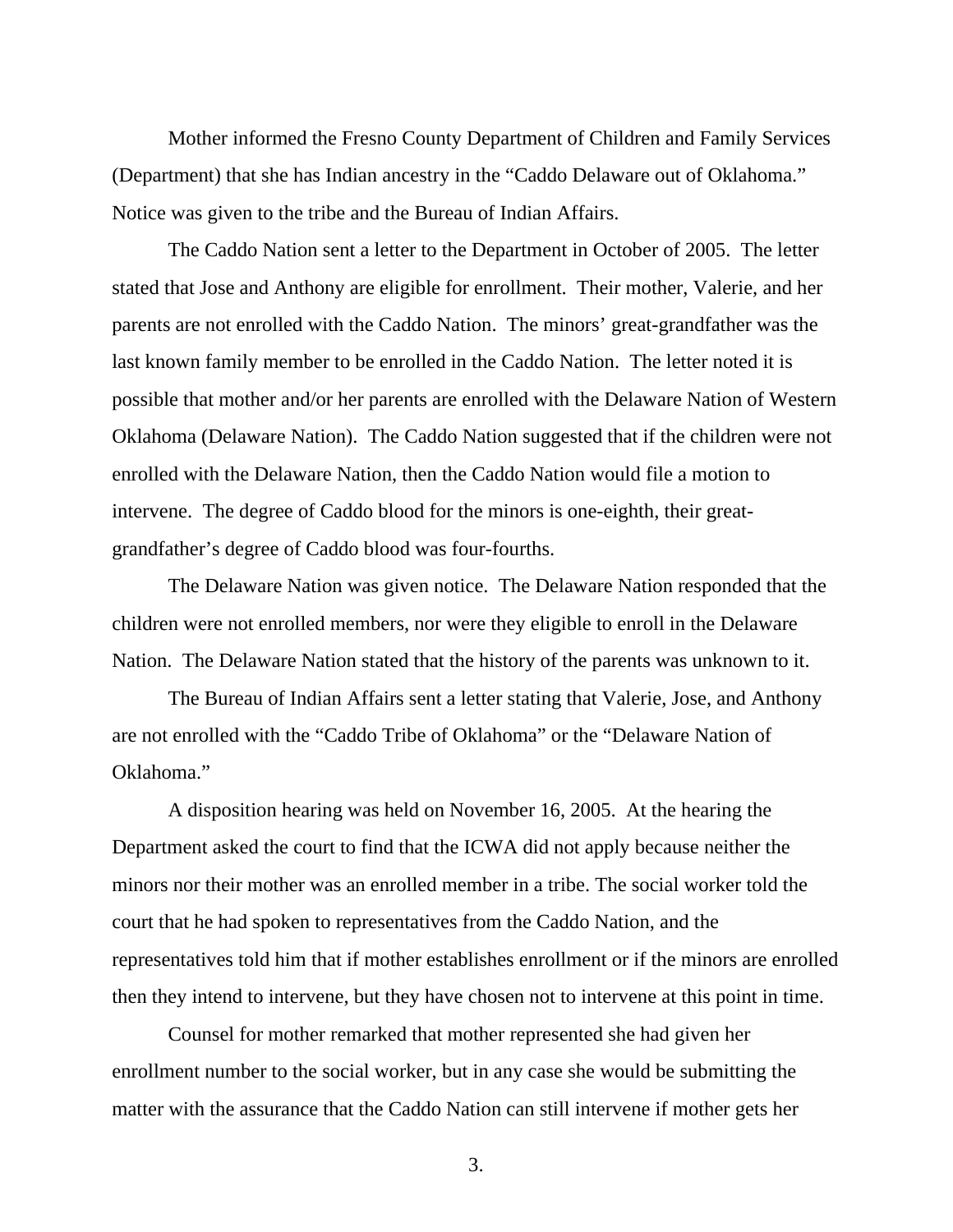enrollment number at a later date. Mother then submitted the matter on the motion of the Department to find that ICWA was not applicable. The Department provided the name and telephone number of the contact person for the Caddo Nation to mother.

 The court found that the minors are not members of an Indian tribe or biological children of a member of such a tribe and thus are not Indian children as defined in the ICWA.

 After the November 16, 2005 hearing, notice was no longer provided to the Caddo Nation. The matter proceeded to a section 366.26 hearing where the parental rights of mother and father were terminated. Mother filed a timely notice of appeal.

 Subsequent to the filing of the notice of appeal, counsel for mother filed a letter asking this court to send notice to the Caddo Nation giving it an opportunity to intervene. The Caddo Nation then filed a motion to intervene because the minors are eligible for enrollment with the Caddo Nation. The Caddo Nation asked for notification of all hearings by certified mail, access to all documents, leave to submit reports it prepared, and leave to make and present all motions necessary to protect its interest in the welfare of its children.

 We issued an order on April 10, 2007 permitting the Caddo Nation to intervene in this appeal. The Caddo Nation was provided a copy of the record. We also permitted the Caddo Nation 20 days after the respondent's brief was filed with this court to file a brief in this court. The Caddo Nation failed to file a brief in this court.

### **Discussion**

 In enacting the ICWA Congress declared "that is it the policy of this Nation to protect the best interests of Indian children and to promote the stability and security of Indian tribes and families by the establishment of minimum Federal standards for the removal of Indian children from their families and the placement of such children in foster or adoptive homes which reflect the unique values of Indian culture, and by

4.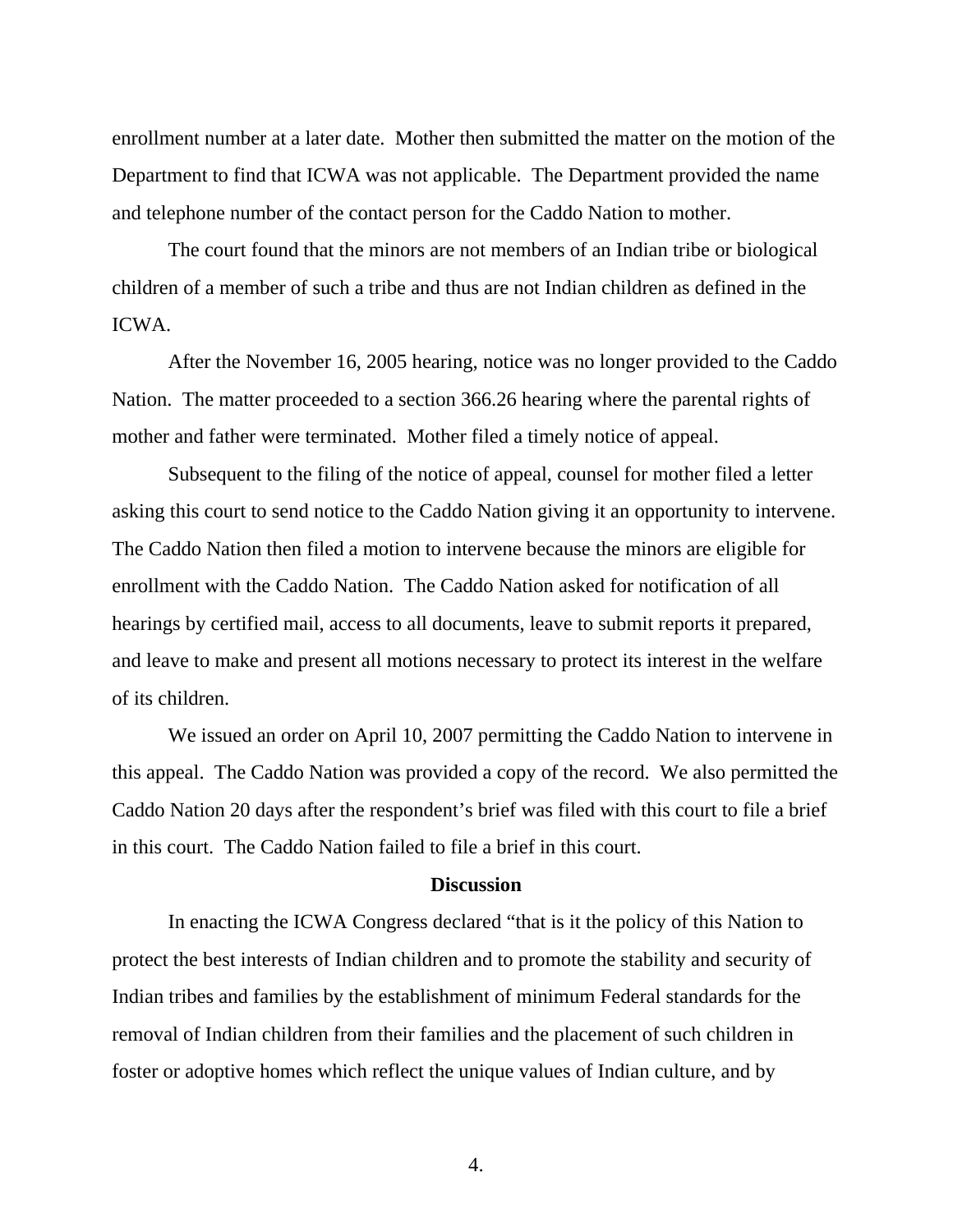providing for assistance to Indian tribes in the operation of child and family service programs." (25 U.S.C. § 1902.)

 For purposes of the ICWA an "Indian child" is defined as "any unmarried person who is under age eighteen and is either (a) a member of an Indian tribe or (b) is eligible for membership in an Indian tribe and is the biological child of a member of an Indian tribe." (25 U.S.C. § 1903(4).)

 Mother contends the trial court erred in finding that the minors were not Indian children. She claims that a child may qualify as an Indian child even if neither of the child's parents is enrolled in a tribe. She also argues that enrollment is not the only means of establishing membership. Mother asserts that because the children are eligible for enrollment they are Indian children and it is the tribe alone, not the court, that had the power to decide whether the minors were Indian children.

 The cases relied on by mother to support her position concern the issue of failing to give notice to an Indian tribe when a minor might be an Indian child. "The Indian status of the child need not be certain to invoke the notice requirement. [Citation.] Because the question of membership lies with each Indian tribe, when the juvenile court knows or has reason to believe the child may be an Indian child, notice must be given." (*In re Desiree F.* (2000) 83 Cal.App.4th 460, 471.) One of the purposes of giving notice is to allow the tribe to determine whether the child is an Indian child. (*Dwayne P. v. Superior Court* (2002) 103 Cal.App.4th 247, 254-255.) In this context, enrollment of the child or the parents in the tribe is not a prerequisite to giving notice. This is so because "[s]ome tribes do not have written rolls. Others have rolls that list only persons that were members as of a certain date. Enrollment is the common evidentiary means of establishing Indian status, but it is not the only means nor is it necessarily determinative." (*In re IEM* (1999) 233 Mich.App. 438, 445 [592 N.W. 2d 751, 755].) The question here does not involve notice because the Caddo Nation was properly noticed and responded.

5.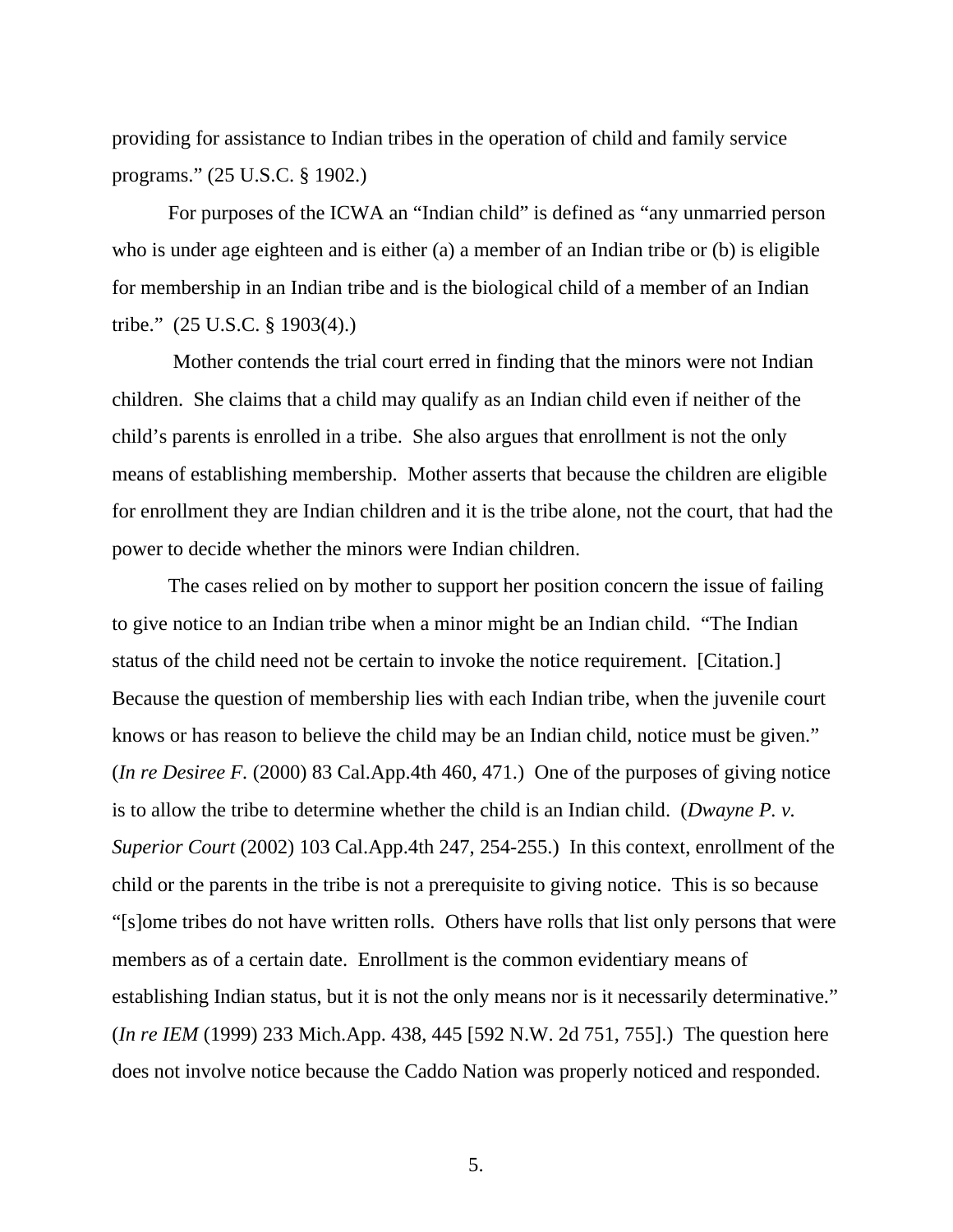Although it is true the question of membership lies with each tribe, this does not aid mother's argument. The Caddo Nation stated that the minors and their mother were not enrolled in the tribe. The last known family member of the tribe was the minors' great-grandfather. From this it is clear that neither the mother nor the minors were members of the tribe and that this determination was made by the Caddo Nation.

We do not disagree with mother's argument that the question of eligibility is also determined by the tribe and the Caddo Nation found that these minors were eligible for membership. Eligibility is only one criterion necessary to be found to be an Indian child. While the minors here were eligible, they were not members and they were not the biological children of a member. Their membership or the membership of one of their biological parents is a requirement to be found to be an Indian child. (See *In re S.B.*  (2005) 130 Cal.App.4th 1148, 1162.)

 The juvenile court properly determined that the minors were not Indian children as that term is defined in the ICWA.

 Next, mother argues that the juvenile court erred in not requiring that the minors be enrolled in their tribe. Mother has not provided any authority for the proposition that a court must enroll eligible minors in a tribe or any authority for the proposition that a court has the authority to do so. The Caddo Nation had proper notice of the eligibility of these minors for enrollment and chose not to do so. The ICWA does not require more on the part of the court.**2** In addition, we note that the Caddo Nation was allowed to

 $\overline{a}$ 

**<sup>2</sup>** The requirements of the ICWA are set forth in detail in the federal statutes and California has recently enacted statutes detailing how California should proceed in complying with the ICWA requirements. (See §§ 224-224.6.) If the Legislature wanted to set forth requirements for the trial court to enroll eligible minors, it could have done so; having failed to do so, we are not in a position to engraft such a requirement into the statutes. In any event, enacting such a requirement would need to be closely scrutinized to prevent interference in tribal determinations of membership.